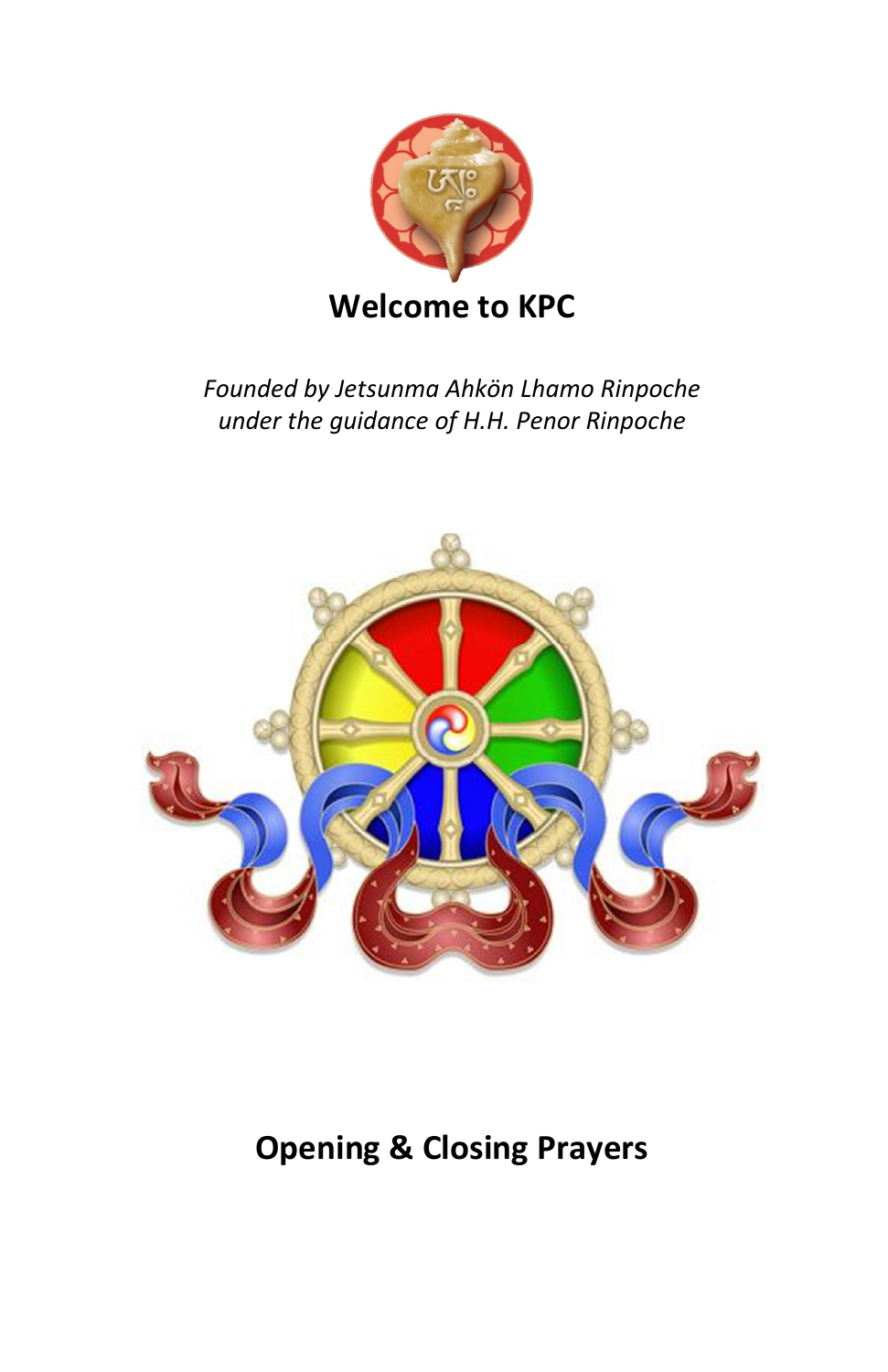### **Immutable Seven Line Prayer to Guru Rinpoche**

ORGYEN YÜL GYI NUB JANG TSHAM **HUNG** On the Northwest border of the country of Urgyen **HUNG** 

<u> নহ্নলীৰে ইন্</u>য়ন্ত্ৰ

### PEMA GESAR DONG PO LA

In the pollen heart of a lotus,

*আ* মৰ্ক্তন মৰ্ক্তনা দী'ন্<sup>তু</sup> ৰাষ্ট্ৰন'নক্ক্ৰীৰঃ

### YA TSHEN CHOG GI NGÖ DRUB NYE

Marvelous in the perfection of your attainment,

য়ৡৼ৻য়ৄৼৼঀয়য়৻ড়ৢ৻য়৻য়৸ড়

#### PEMA JUNG NE ZHE SU DRAG

You are known as the Lotus Born



KHOR DU KHANDRO MANG PÖ KOR And are surrounded by your circle of many Dakinis.

# ট্ৰিণ্ট্ৰ ইৰ্ম্ম্ভ্ৰেণ্ড বিষ্ণু বিষ্ণু বিষ্ণু বিষ্ণু বিষ্ণু বিষ্ণু বিষ্ণু বিষ্ণু বিষ্ণু বিষ্ণু বিষ্ণু বিষ্ণু ব<br>বিষ্ণু বিষ্ণু বিষ্ণু বিষ্ণু বিষ্ণু বিষ্ণু বিষ্ণু বিষ্ণু বিষ্ণু বিষ্ণু বিষ্ণু বিষ্ণু বিষ্ণু বিষ্ণু বিষ্ণু বিষ্

### KHYED KYI JE SU DAG DRUB KYI

Following you, I will practice.

### JIN GYI LOB CHIR SHEG SU SÖL

I pray that you will come to confer your blessings.

# য়ঽয়ঽঌৡৼ

### **GURU PEMA SIDDHI HUNG**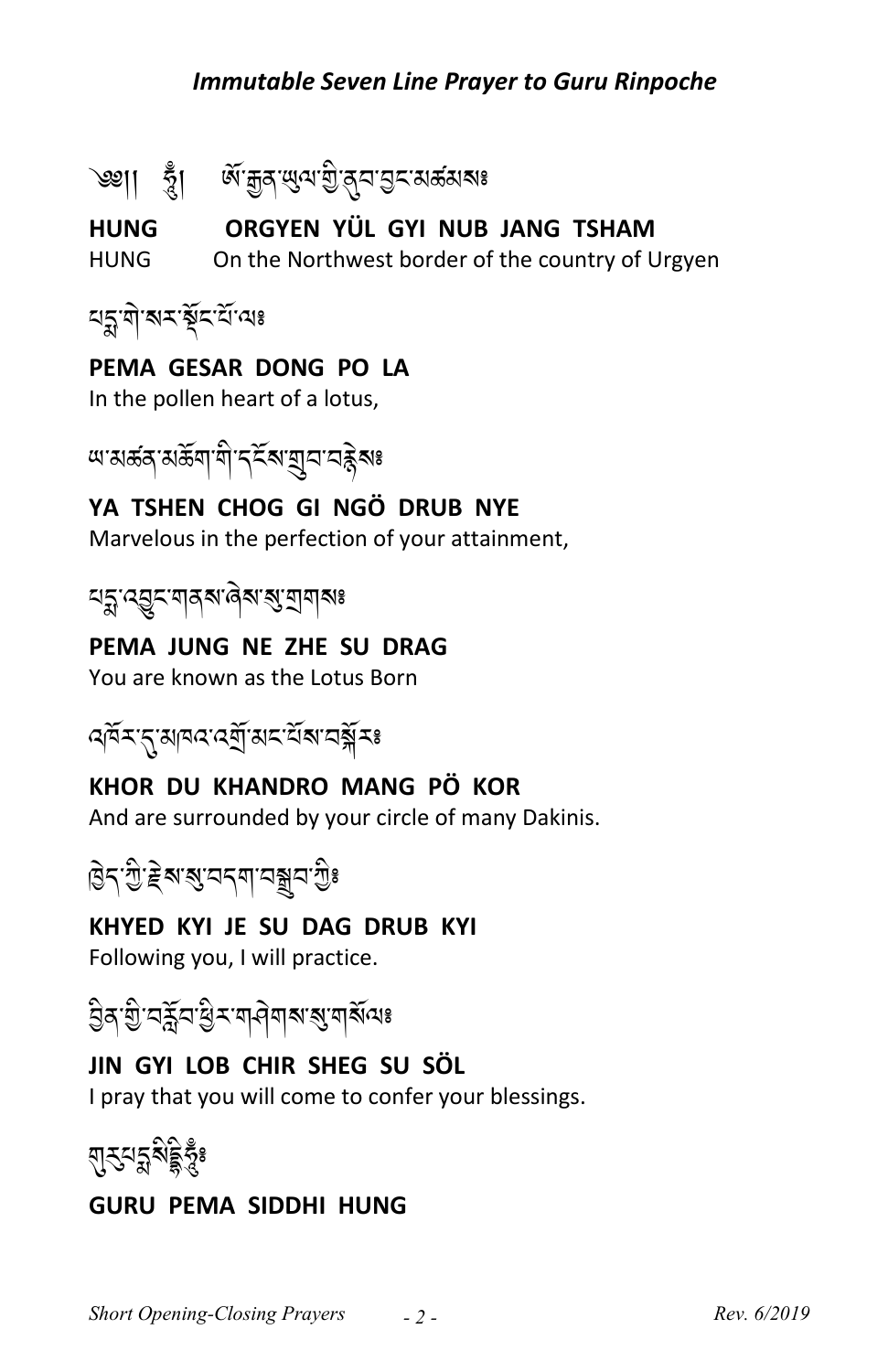### **Prayer to Lamas of the Lineage**



### KÜNZANG DORSEM GARAB SHIRI SING

To Kuntuzangpo, Dorje Sempa, Garab Dorje, Shri Singha,

ঘরু শামাই বেবহৰ উৰাস্থা ।

### PEMA KARA JE BANG NYI SHU NGA

And to Padma Kara, the Twenty-five (Disciples), the King and Subjects,

য়ৼয়৸য়ঢ়৸ঢ়৸ঢ়৸ঢ়৸ৼয়ঢ়৸ৼ<br>য়ৼয়য়য়৸ঢ়৸ড়য়ৼয়৾য়ৼয়৸ঢ়৸

### SO ZUR NUB NYAG TERTÖN GYA TSA SOG

To So, Zur, Nub, Nyag, and the Hundred and Eight Tertöns, and so forth,

নশ্বশ্পইম্মুম্যস্কুমৰ্মশেশৰ্মিশেন্বেইনৰা ।

### KA TER LAMA NAM LA SÖLWA DEB

I pray to the Lamas of (the lineages of) Kama and Terma.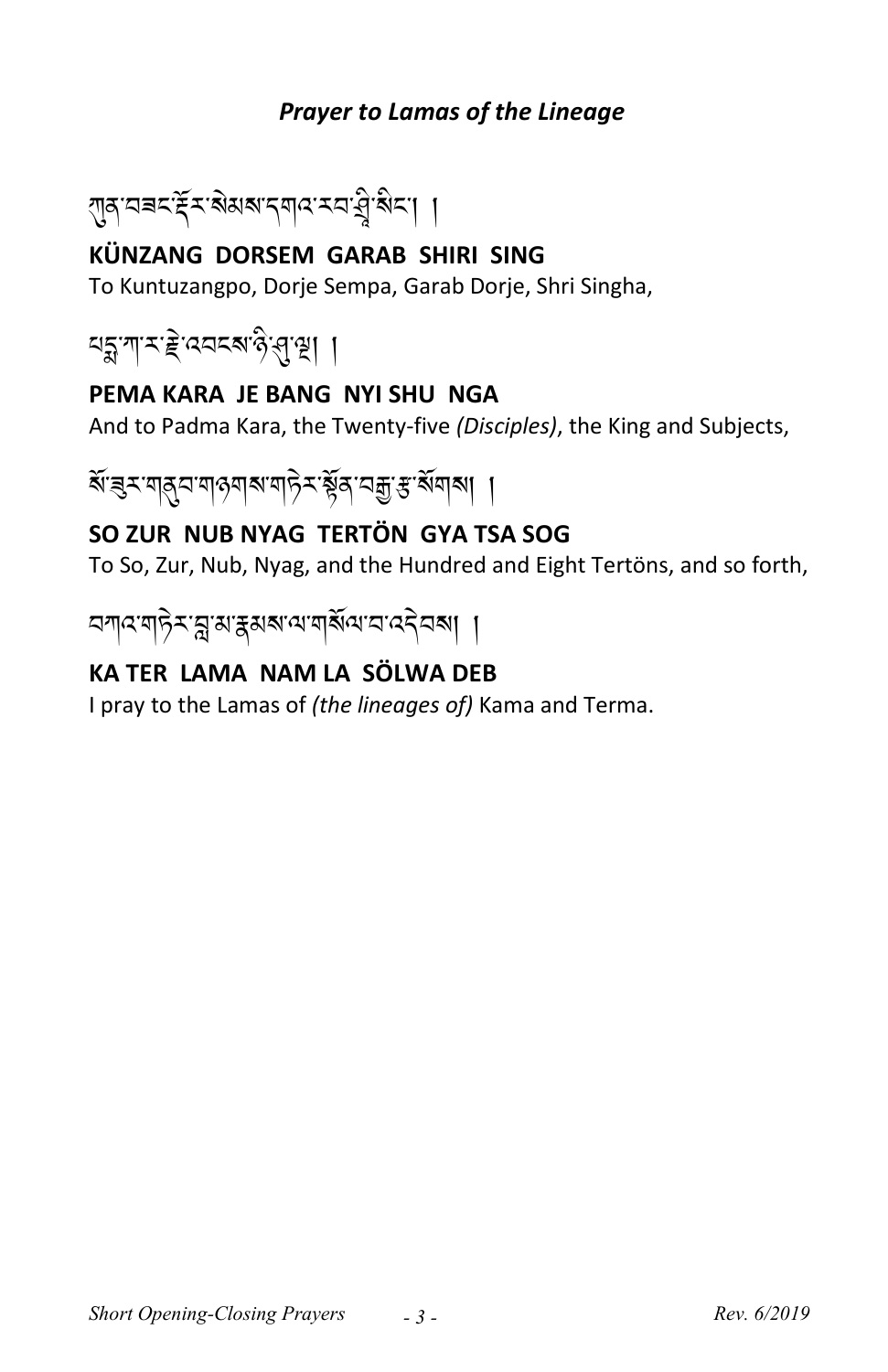### **Prayer to the Root Guru**



OGMIN CHÖKYI YING KYI PHO DRANG NA In the palace of the Ogmin Dharmadhatu,



## DUSUM SANGYE KÜN GYI NGO WO NYID

The essence of all the Buddhas of the Three Times,



# RANG SEM CHÖ KU NGÖN SUM TÖN DZED PA'I

He who shows clearly the Dharmakaya of my own mind,

ङ वर्द न्नु अङ्गयालय वर्षित वर्दनेवला ।

## TSAWA'I LAMA NAM LA SÖLWA DEB

I pray to the Tsawa'i Lama.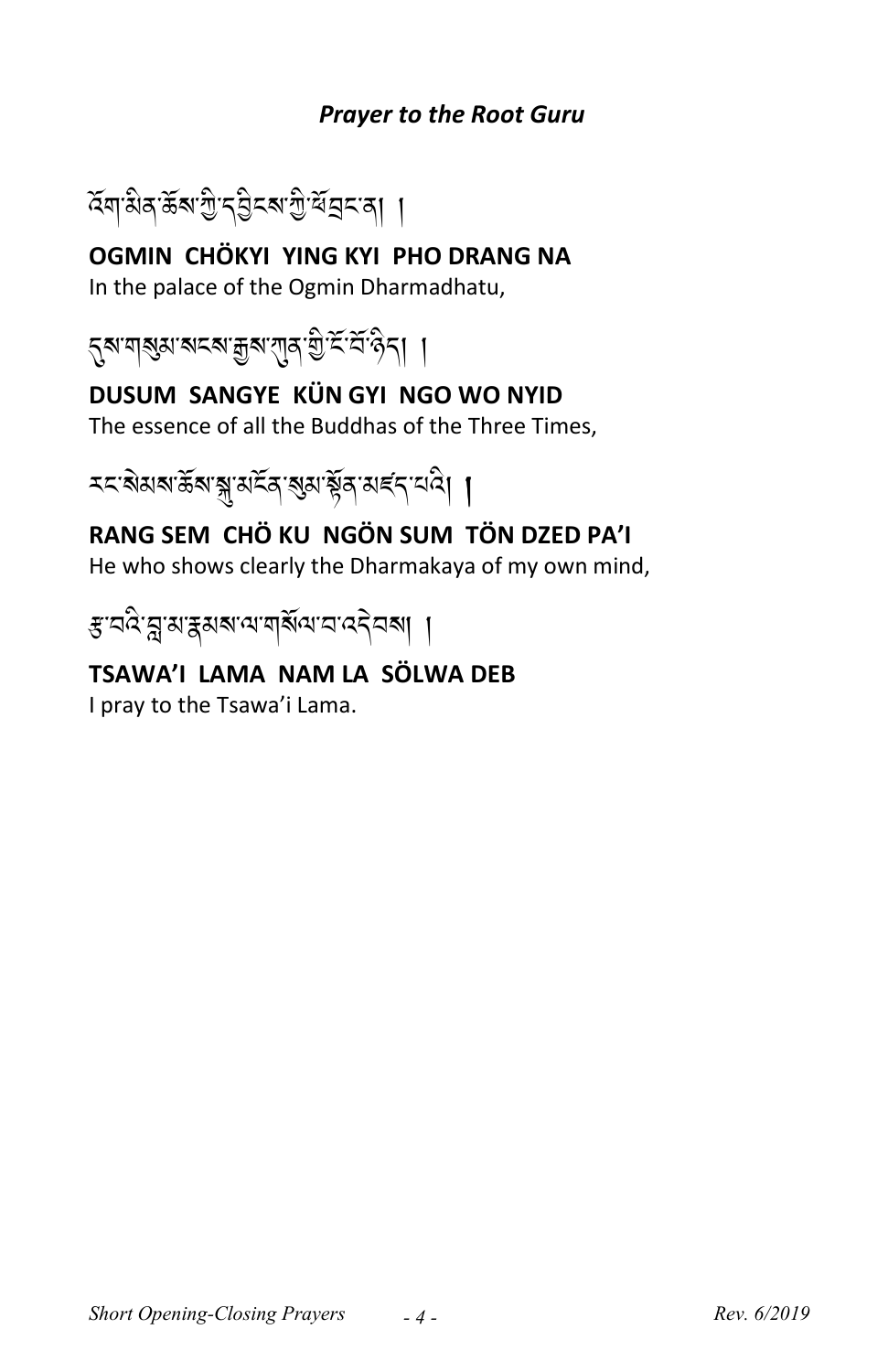### **Short Mandala Offering**

# ষ'শৰি'ৰ্ষ্ণৰ'ৰ্ষ্ণ'য়ুশৰ'ৰিম'ৰ্ষ'ৰ্ণ'মশ্ৰমা ।

### SA ZHI PÖ CHÜ CHUG ZHING METOG TRAM

The foundation of the earth, anointed with perfumed water and strewn with flowers.



### RI RAB LING ZHI NYI DE GYEN PA DI Adorned with Mount Meru, the four Continents. the Sun and Moon,

য়ৼ৶য়৽৻ড়ৼ৻ৼঀড়৸৸৸ৼঢ়৸

SANGYE ZHING DU MIG TE PHÜL WA YI By visualizing the Buddhafield, I offer it

# DRO KÜN NAM DAG ZHING LA CHÖD PAR SHOG

So that all sentient beings may achieve the Pure Land!

ঢ়ৼঀৢৗৼৢৼঽড়ৢয়ড়৻য়ৼৗৼ৻ড়ৢ৻য়৻ঌয়৸ড়৻ৼ৻ড়৻ড়৻ৼ৻ড়৻ড়৻ড়ৢয়৻

### TRAM GURU RATNA MANDALA PUDZA MEGHA SAMUDRA SAPHARANA SAMAYE AH HUNG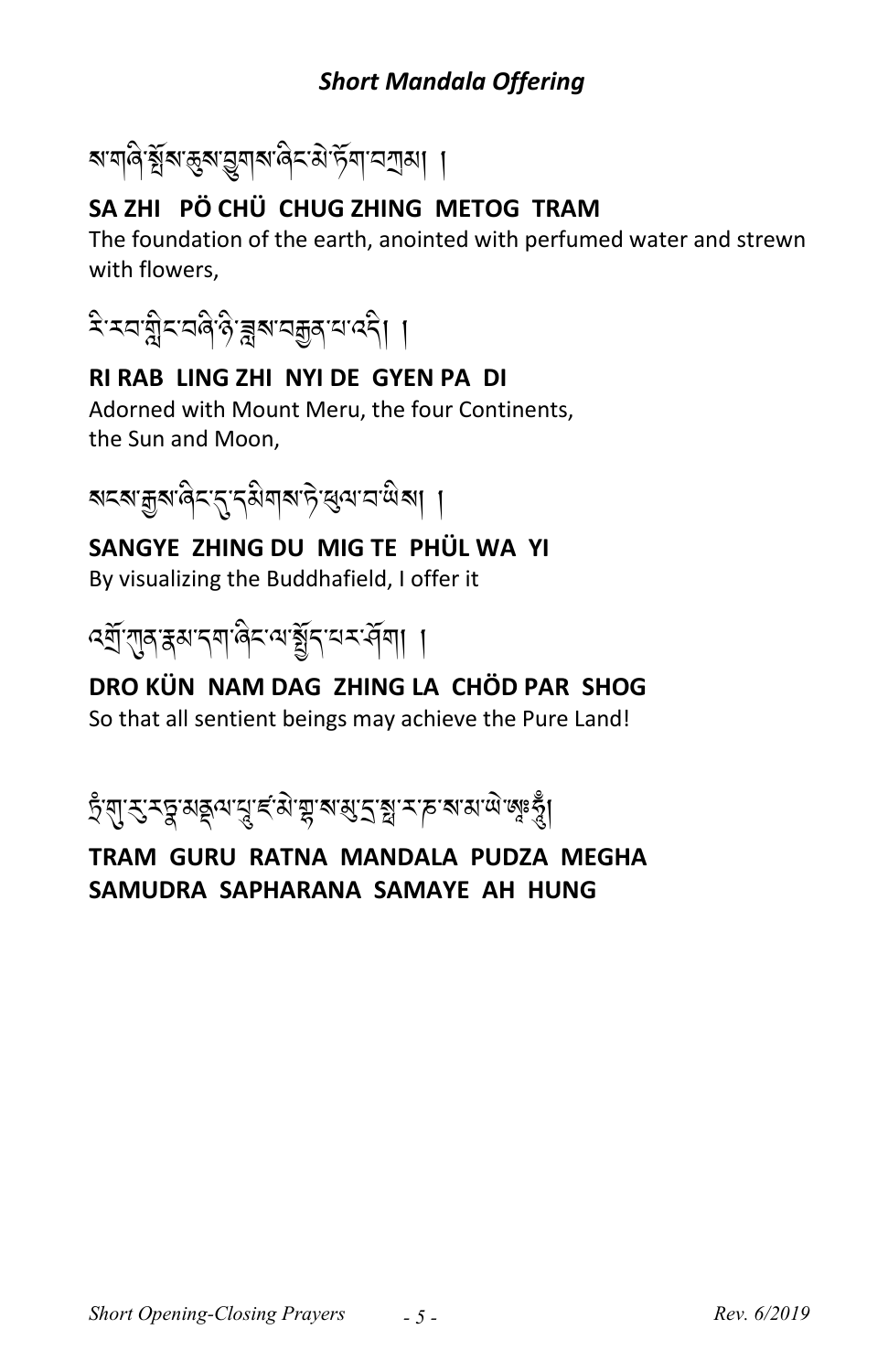### *Request for Teaching*

ৰ্ষমৰ স্বৰ স্বৰ প্ৰতি বিদ্যালয় <mark>(</mark>

### **SEM CHEN NAM KYI SAM PA DANG**

The Wishes of all sentient beings and

ম্ল্*ঞ্* এ় ব্রন্দ্র, প্রন্ন । A<br>A<br>A

### **LO YI JE DRAG JI TA WAR**

Their various intellectual capacities are *(satisfied and fulfilled)*  according to

 $\delta$ 'কুন'গ্ল্ক'ৰ্মনৰা অপ<sup>া</sup>য় ।

### **CHE CHUNG THUN MONG THEG PA YI**

The lesser, greater, common and extraordinary Paths.

ৰ্হুৰ'ট্ৰ'বৰ্মি-'ব্ৰম্বৰ্<sup>মৰ বি</sup>ৰি

### **CHÖ KYI KHOR LO KOR DU SÖL**

*(Therefore)* I beseech you to turn the Wheel of the Dharma accordingly.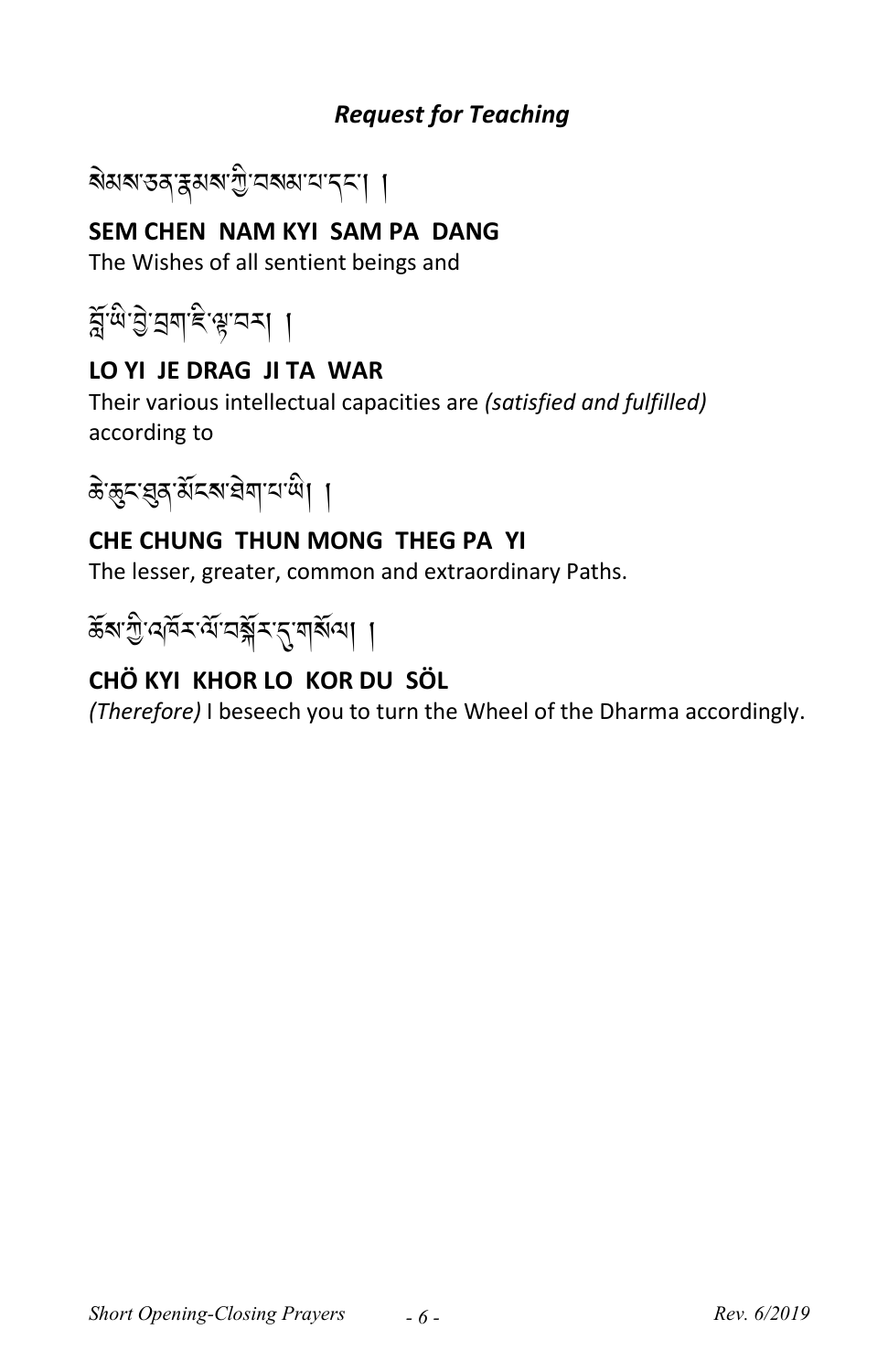### *Dedication Prayer (at the end)*

By this effort, may all sentient beings be free from suffering May their minds be filled with the nectar of virtue In this way, may all causes resulting in suffering be extinguished And only the light of compassion shine throughout all realms!